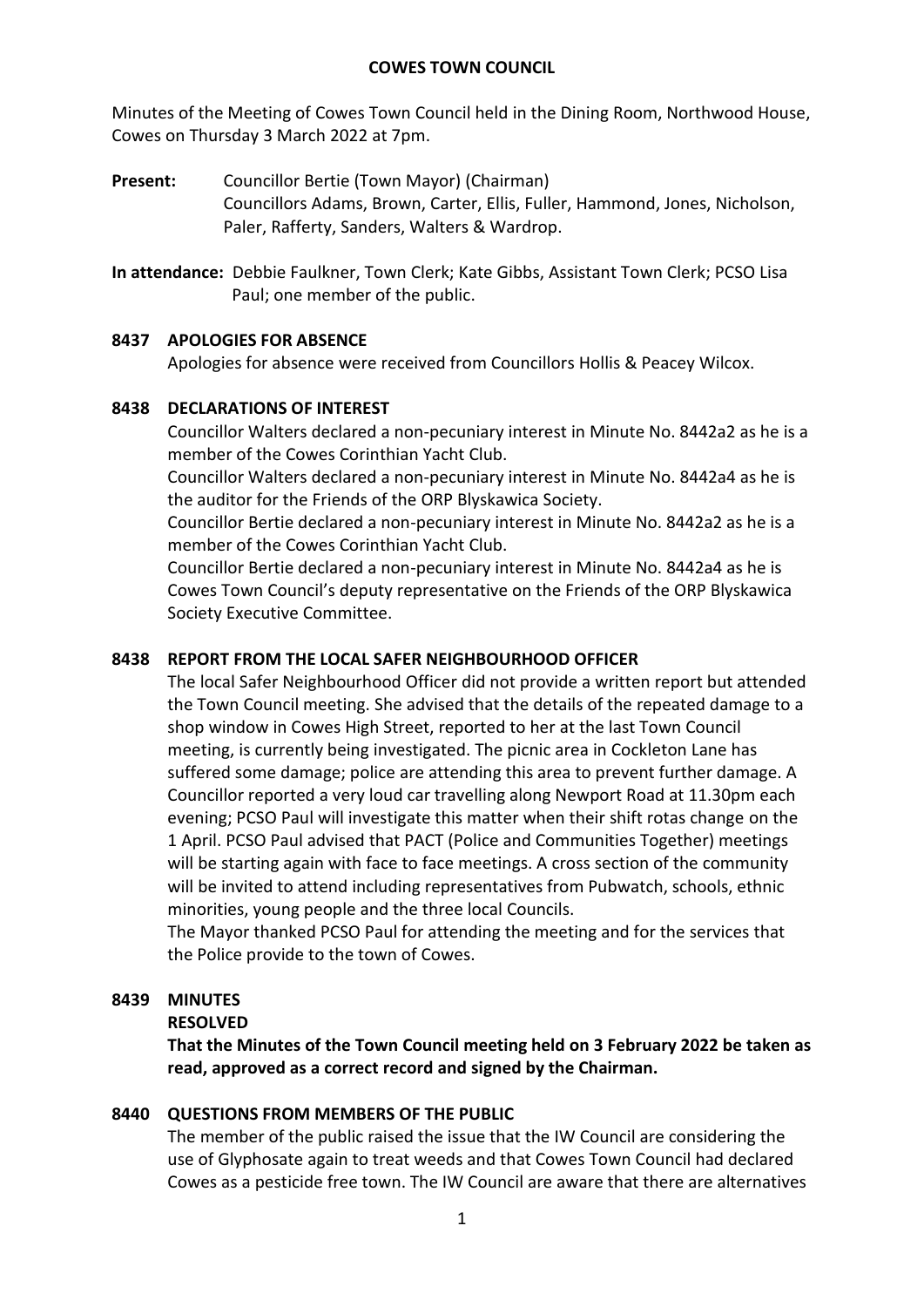to Glyphosate and this decision goes against the Isle of Wight being a Unesco Biosphere Reserve. It was advised that the current use of hand tools to remove weeds is not getting to the roots and the weeds are causing the pavement surfaces to break up. It was noted that there are 60 authorities nationwide who are not using Glyphosate and the IW Council are looking into this. The Royal Horticultural Society have offered advice on many suitable alternatives. Cowes Town Council previously came up with an alternative that was going to be trialled at Northwood Park; this didn't happen as Northwood Park remove any weeds with hand tools. It was: **RESOLVED**

**That Cowes Town Council writes to the IW Council to object to the use of Glyphosate as this is a retrograde step for the Isle of Wight and its 'Unesco Biosphere Reserve' status. Cowes Town Council strongly urges the trialling of suitable alternatives to solve the weed problem.** 

#### ACTION

Councillors to feed back any known suitable alternatives to Glyphosate to Councillor Fuller for onward transmission to the IW Council's Cabinet Member Phil Jordan.

### **8441 REPORTS FROM ISLE OF WIGHT COUNCILLORS**

Written reports focussing on local matters were received from Councillors Fuller, Nicholson, Peacey Wilcox and Quigley. Councillors Peacey Wilcox & Quigley were not in attendance and therefore unavailable to answer any questions. No questions were asked of Councillor Nicholson.

Councillor Fuller referred to the clearance of the site at Princes Esplanade by Southern Gas Networks (SGN). The IW Council's tree officer has inspected the site as this land has a Woodland Tree Preservation Order as well as a Site of Nature Conservation (SINC) in place. This clearance was done without the permission of the IW Council and some of the land which is privately owned was also cleared without permission. The IW Council's Planning Enforcement Team are investigating; it is alleged that some damage has been done to badger setts and if this is the case this will also become a police matter. Councillor Fuller is requesting proof / evidence, from local residents, of wildlife using this area so that this can be presented in future proceedings. The more evidence received, the stronger the case will be against SGN. Councillor Nicholson referred to Councillor Quigley's report where he mentions Wight Tricks' request to extend their operating hours. Councillor Nicholson advised that the noise nuisance that this facility causes to local residents is considerable and is not suitable for a residential area. Councillor Nicholson has written to the IW Council's Regeneration Officer asking if another location can be found for this well used facility which will not have a detrimental effect on residents.

### **8442 REPORTS OF COMMITTEES AND MEETINGS**

a) Finance, Acquisitions & Staffing Committee

The Minutes of the Finance, Acquisitions & Staffing Committee meeting held on 22 February 2022 were received and noted. It was: **RESOLVED**

**1. That Cowes Town Council receive, note and approve the Financial Statement as at 31 December 2021.**

**2. That a grant be made to Cowes Corinthian Yacht Club in the sum of £2,000.**

**3. That a grant be made to Cowes Sailability Club in the sum of £1,100.**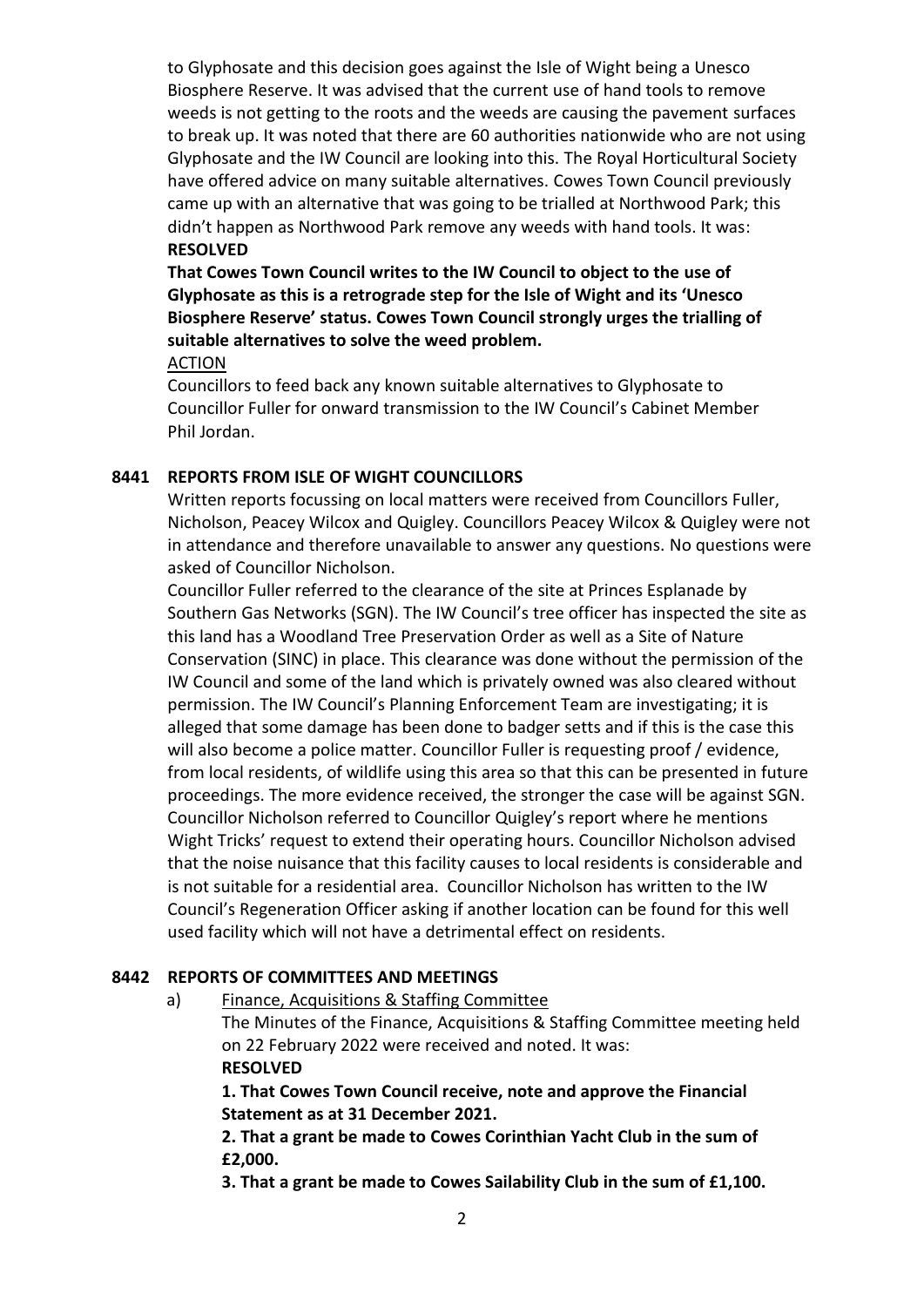**4. That, in view of the value of this community event to Cowes, Cowes Town Council will underwrite the Friends of the ORP Blyskawica Society's 80th Anniversary event up to the sum of £5,000.**

**5. That Cowes Town Council does not make a grant to Storeroom 2010. 6. That a grant be made to the Uffa Fox 2022 (UF50) Celebration for the provision of forty parking spaces on The Parade for four days in the sum of £1,250.**

b) Projects Committee

The Minutes of the Projects Committee meeting held on 8 February 2022 were received and noted. Councillor Bertie advised that a successful informal meeting to discuss events for the Queen's Platinum Jubilee took place on 1 March 2022 with other stakeholders; further meetings will follow. It was: **RESOLVED**

**1. That Cowes Town Council approves the cost of £340 for Moss Hayman to repaint two 'Cowes' entry signs, located at Baring Road and the Park and Ride, with the cost to be met from the 'Street Furniture Maintenance' budget heading.**

**2. That Cowes Town Council approves the cost of £670 for Moss Hayman to re-stain 9 curved benches located on Cowes Parade with the cost to be met from the 'Street Furniture Maintenance' budget heading.**

**3. That Cowes Town Council approves the cost of £970 for Moss Hayman to repaint and re-stain 13 curved benches located on Princes Green, with the cost to be met from the 'Street Furniture Maintenance' budget heading.**

### c) Place Plan Working Group

The Minutes of the Place Plan Working Group meeting held on 15 February 2022 were received and noted. It was noted that Councillor Brown had attended the meeting but her name had been omitted from the Minutes; this will be rectified.

d) Supporters of Cowes Library The Minutes of the Supporters of Cowes Library meeting held on 31 January 2022 were received and noted.

# e) Cowes Harbour Advisory Committee The Minutes of the Cowes Harbour Advisory Committee meeting held on 14 January 2022 were received and noted.

# **8443 COWES WEEK**

Councillors discussed the lack of contact with Cowes Week Ltd following the 2021 event and the plans for the 2022 event. The Licence that Cowes Week Ltd has with the IW Council states that Cowes Week Ltd should meet with other stakeholders three times a year; these meetings are not taking place. It was agreed: ACTIONS

1. The Town Clerk will write to the IW Council to advise that Cowes Week Ltd are not complying with the terms of their Licence and to ask for their input to encourage these meetings with stakeholders to take place and to ask why there is a lack of engagement with stakeholders by Cowes Week Ltd.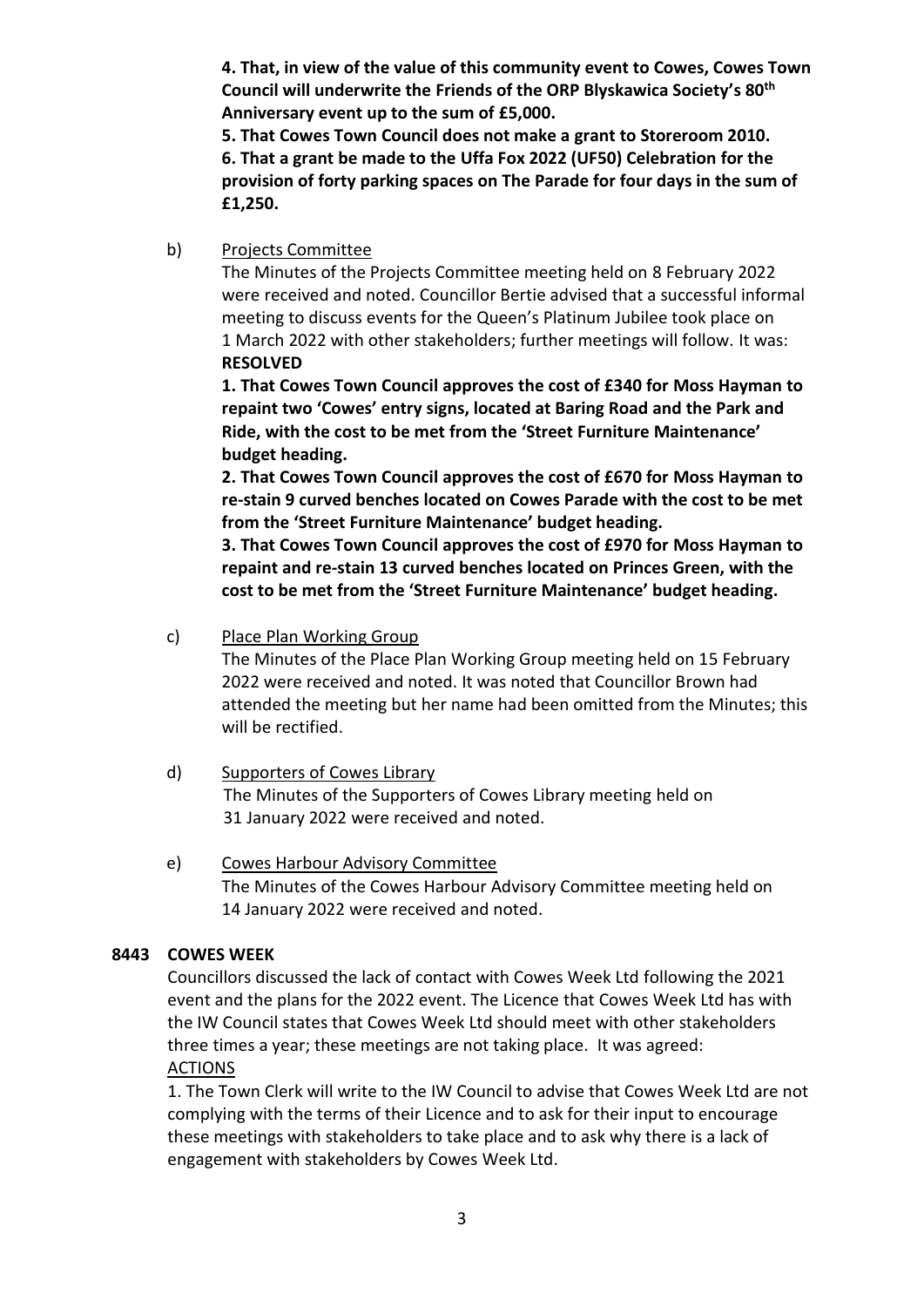2. The Town Mayor will speak to the new Chairman of the Cowes Combined Club to discuss plans for Cowes Week 2022.

### **8444 YOUTH COUNCILS**

Councillors discussed a proposal to create a Youth Council in Cowes and looked at information provided which showed what other Town and Parish Councils, large and small, around the country have been doing in this regard. Councillors advised that some ten years ago there was a Youth Council in Cowes; Councillors are keen to reinstate this. Attendance from an appointed Youth Councillor for Cowes at Cowes Town Council's meeting would be a positive step. It was agreed to look for interested parties by putting items in the Town Council's newsletter, posters, IW Councillor Reports and Facebook etc. It is understood that Cowes Enterprise College already have a programme for students to become involved in local politics including a mock election last year. Other places where young people are in regular attendance and could be approached include the IW Community Club and UKSA. It was agreed: **ACTIONS** 

1. The Town Clerk will write to the IW Council to enquire if any of their Youth Councillors reside in Cowes and if yes, invite those Youth Councillors to future Town Council meetings.

2. Councillors Carter and Fuller will engage with Cowes Enterprise College to gather any interest for a Youth Council among their students.

3. Councillor Carter will work with the Clerks to identify areas for promotion of a Youth Council and provide her with administrative support for this project.

### **8445 CHEQUE AND PETTY CASH PAYMENTS FOR THE MONTH OF FEBRUARY 2022**

The Town Clerk presented Councillors with details of cheque and petty cash payments for the month of February 2022. Cheque payments totalled £25,938.73; petty cash payments totalled £66.37. It was:

**RESOLVED**

**That the cheque payments of £25,938.73 and petty cash payments of £66.37 be received, noted and approved.**

### **8446 APPOINTMENT TO THE PLACE PLAN WORKING GROUP**

Following the resignation of Councillor Peacey Wilcox from this Working Group, the Town Clerk advised that there is a vacancy on the Place Plan Working Group. It was: **RESOLVED**

**That Councillor Paler be appointed to the Place Plan Working Group.**

# **8447 IW COUNCIL'S LICENCE TO OCCUPY, RELATING TO PART OF THE ROSE BED, PARK ROAD, COWES**

Cowes Town Council have been liaising with the IW Council to install a memorial at the Rose Bed, Park Road, Cowes to those who have lost their lives or been affected by the Covid-19 pandemic. The 'Licence to Occupy' will allow the Town Council to install the memorial in this prominent area of Cowes which has seating close by for people to relax and reflect on the ongoing pandemic. It was:

### **RESOLVED**

**That the Town Mayor and Town Clerk be authorised to sign the Licence to Occupy relating to part of the Rose Bed, Park Road, Cowes, Isle of Wight.**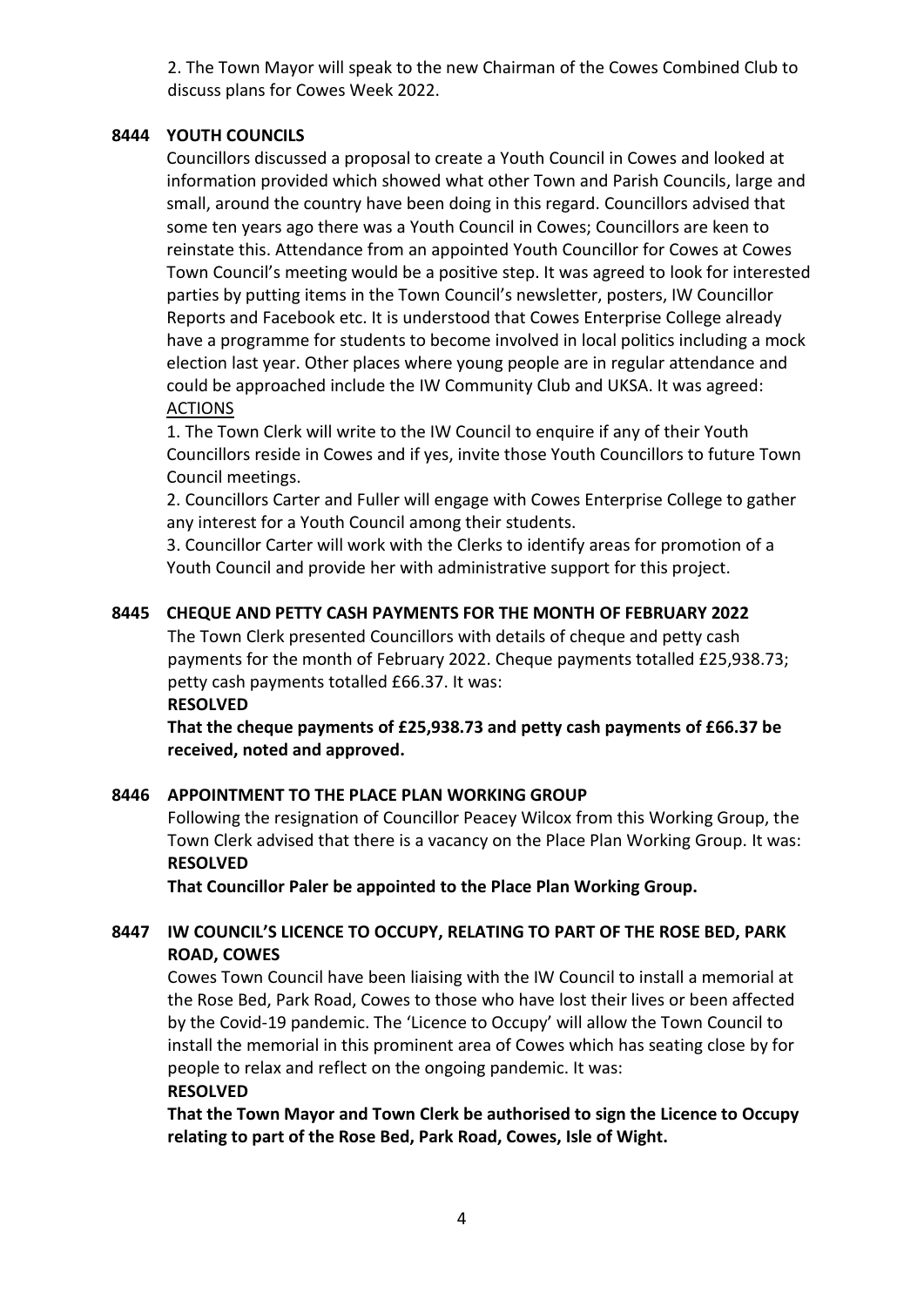# **8448 IW COUNCIL'S RESPONSE IN RELATION TO THE CONDITION OF THE ROADS IN COWES AND THE MANAGEMENT OF THE PFI CONTRACT (MINUTE NO. 8307 REFERS).**

At the Town Council meeting on 3 June 2021, it was agreed to contact IW Councillor and Cabinet Member, Phil Jordan to express concerns about the condition of the roads in Cowes and the management of the PFI Contract. This was a result of a visual survey of Mill Hill Road, resurfaced by Island Roads as part of the PFI Contract, which has 9 sections within a 200 yard stretch where the road is sinking and breaking up. Questions were also raised about the depth of the top surface of the road with minimal preparation of the substructure. It was generally felt that much of the problems stem from the IW Council's failure to manage the PFI Contract. The Town Clerk has regularly chased for a reply which was received on 15 February 2022. With regard to Mill Hill Road, the failure appears to be aligned to a water main that is installed below the road. Island Roads have commenced a programme of works to address these areas and it is understood that Mill Hill Road is part of the larger machine lay repair programme intended to be included for October 2022, subject to the normal external factors such as weather conditions that may require the dates to change. With regard to the thickness of the material laid by Island Roads, standard road construction includes a number of layers of different material with the lower layers providing the structural strength of the road and the top layer providing the wear and skid resistance, this layer makes minimal contribution to the strength of a road. Addressing the need to robustly manage the PFI Contract, the IW Council have also identified that there are some areas of treated network that are failing and the IW Council have placed an obligation on Island Roads to rectify these defects. To assist in providing confidence in the ongoing commitment from Island Roads, the IW Council are expecting to see 5 areas in Cowes addressed as part of the rectification works and a further 12 monitoring lengths treated as part of the ongoing investment in the network in 2022.

Town Councillors were underwhelmed by the response and felt that the IW Council have no control over Island Roads who have huge control over how the PFI Contract is run; the Contract, having been watered down over the years, is not fit for purpose. It was:

### **RESOLVED**

**That Cowes Town Council writes to IWALC to request that they ascertain whether other Town & Parish Councils are having the same problems and to ask for a discussion at a future IWALC meeting with representatives from the IW Council's PFI Contract Management Team and Island Roads.**

# **8449 COWES TOWN COUNCIL'S SUBSCRIPTION WITH THE ISLE OF WIGHT ASSOCIATION OF LOCAL COUNCILS (IWALC)**

Councillors discussed the benefits of renewing their membership of IWALC for 2022 – 2023 in the sum of £1,674.19. Councillors agreed that this membership is important for the Town Council as Councillors will benefit from future training opportunities offered by IWALC. Councillors considered whether to join the Hampshire Association of Local Authorities (HALC) for the annual sum of £970, but Councillors agreed that there is strength in numbers by joining IWALC with its understanding of local Island issues. It was:

### **RESOLVED**

**That Cowes Town Council renews its membership of IWALC for 2022 – 2023 in the sum of £1,674.19.**